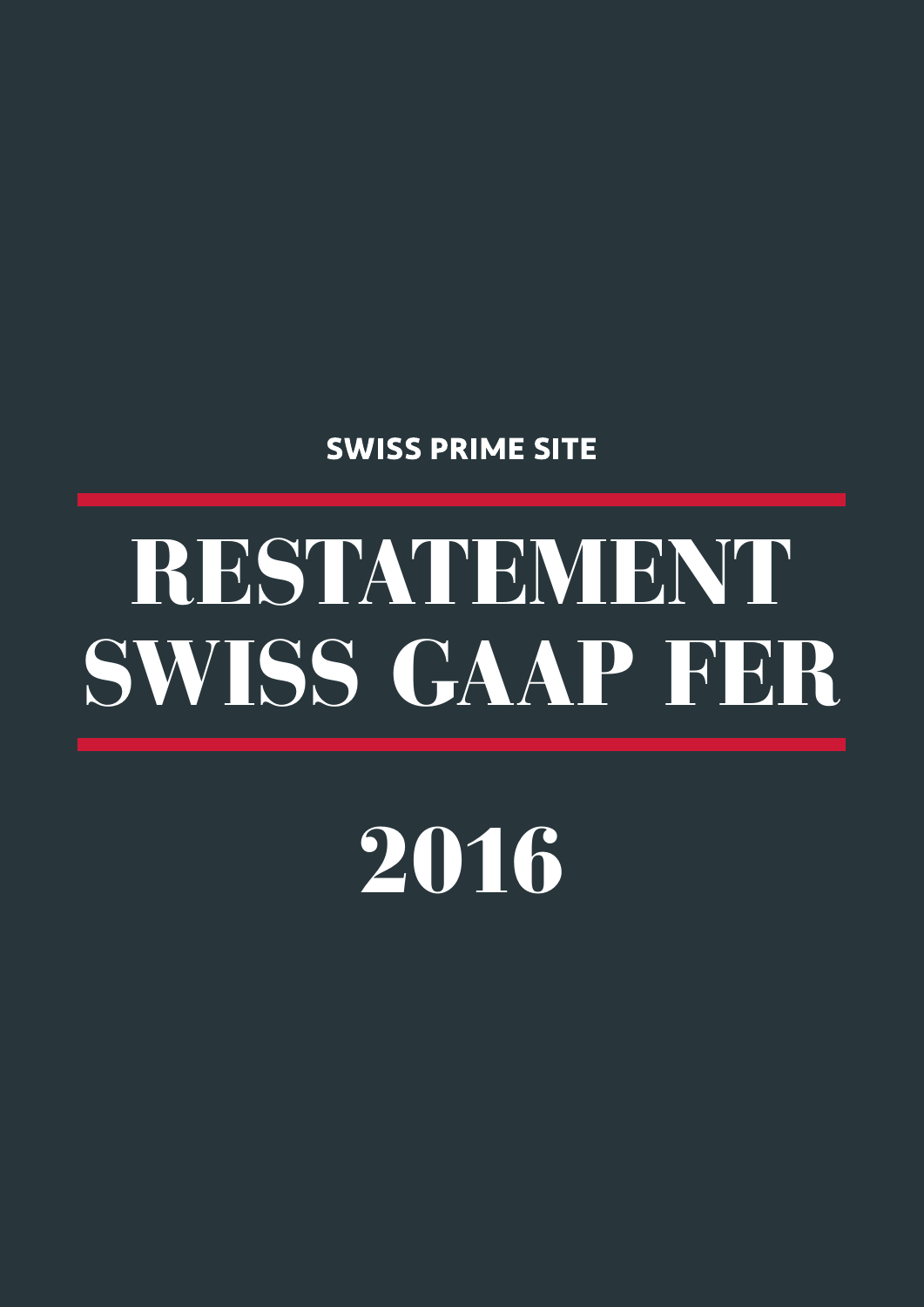### **CONTENTS**

- **1 CONSOLIDATED INCOME STATEMENT RESTATEMENT**
- **2 CONSOLIDATED BALANCE SHEET RESTATEMENT**
- **3 RECONCILIATION OF IFRS TO SWISS GAAP FER**

The change of the accounting standards from IFRS to Swiss GAAP FER from the financial year 2017 onwards was announced with the media release and the presentation on 2 March 2017.

The implications for the balance sheet and the income statement as of 30 June 2016 / 31 December 2016 are summarized in the following restatements resp. reconciliation.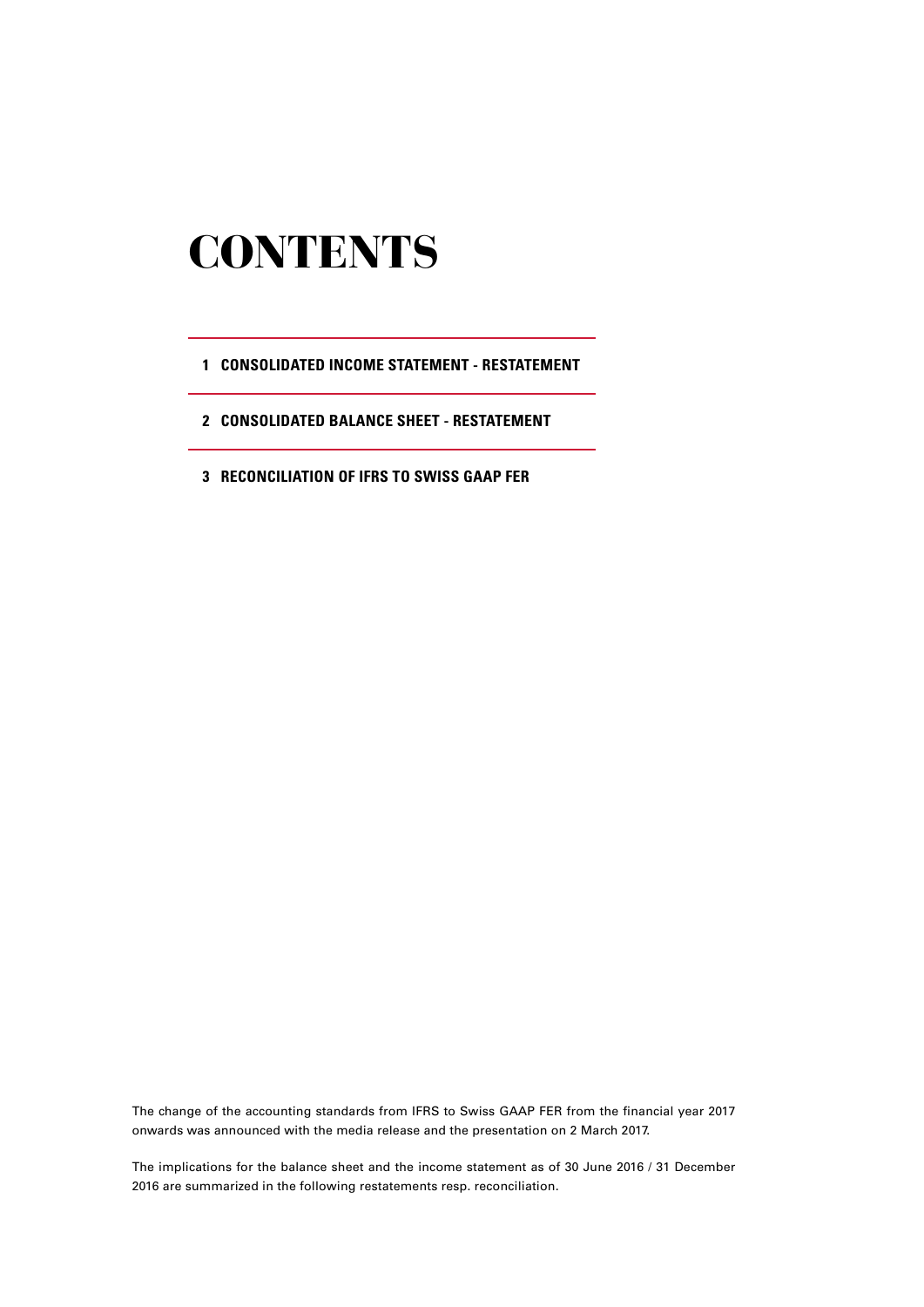#### **CONSOLIDATED INCOME STATEMENT - RESTATEMENT SWISS GAAP FER**

| in CHF 1000                                                    | $01.01 -$<br>30.06.2016 | $01.01 -$<br>31.12.2016 |
|----------------------------------------------------------------|-------------------------|-------------------------|
|                                                                |                         |                         |
| Rental income from properties                                  | 225523                  | 452971                  |
| Income from real estate services                               | 54848                   | 115577                  |
| Income from retail                                             | 60 208                  | 133565                  |
| Income from assisted living                                    | 151914                  | 328 198                 |
| Income from asset management                                   | 2570                    | 13199                   |
| Other operating income                                         | 2311                    | 5959                    |
| <b>Operating income</b>                                        | 497374                  | 1049469                 |
| Revaluation of investment properties, net                      | 36713                   | 69327                   |
| <b>Result from investments in associates</b>                   | 8631                    | 8631                    |
| Result from investment property sales, net                     | 10114                   | 24947                   |
| Real estate costs                                              | $-62156$                | $-130752$               |
| Cost of goods sold                                             | $-45644$                | $-100746$               |
| Personnel costs                                                | $-179777$               | $-375948$               |
| Depreciation on tangible assets                                | $-9045$                 | $-19307$                |
| Amortisation on intangible assets                              | $-1132$                 | $-4654$                 |
| Other operating expenses                                       | $-30103$                | $-61552$                |
| <b>Operating expenses</b>                                      | $-327857$               | $-692959$               |
| <b>Operating result (EBIT)</b>                                 | 224975                  | 459415                  |
| <b>Financial expenses</b>                                      | $-44056$                | $-85958$                |
| Financial income                                               | 1522                    | 4863                    |
| <b>Ordinary result</b>                                         | 182441                  | 378320                  |
| Non-operating result                                           |                         |                         |
| Extraordinary result                                           |                         |                         |
| <b>Profit before income taxes</b>                              | 182441                  | 378320                  |
| Income taxes                                                   | $-36545$                | $-67190$                |
| <b>Profit</b>                                                  | 145896                  | 311 130                 |
| Attributable to shareholders of Swiss Prime Site AG            | 146 590                 | 312093                  |
| Attributable to non-controlling interests                      | $-694$                  | -963                    |
| Earnings per share (EPS), in CHF                               | 2.09                    | 4.41                    |
| Earnings per share (EPS) excluding revaluation effects, in CHF | 1.93                    | 3.91                    |
| Diluted earnings per share, in CHF                             | 1.97                    | 4.23                    |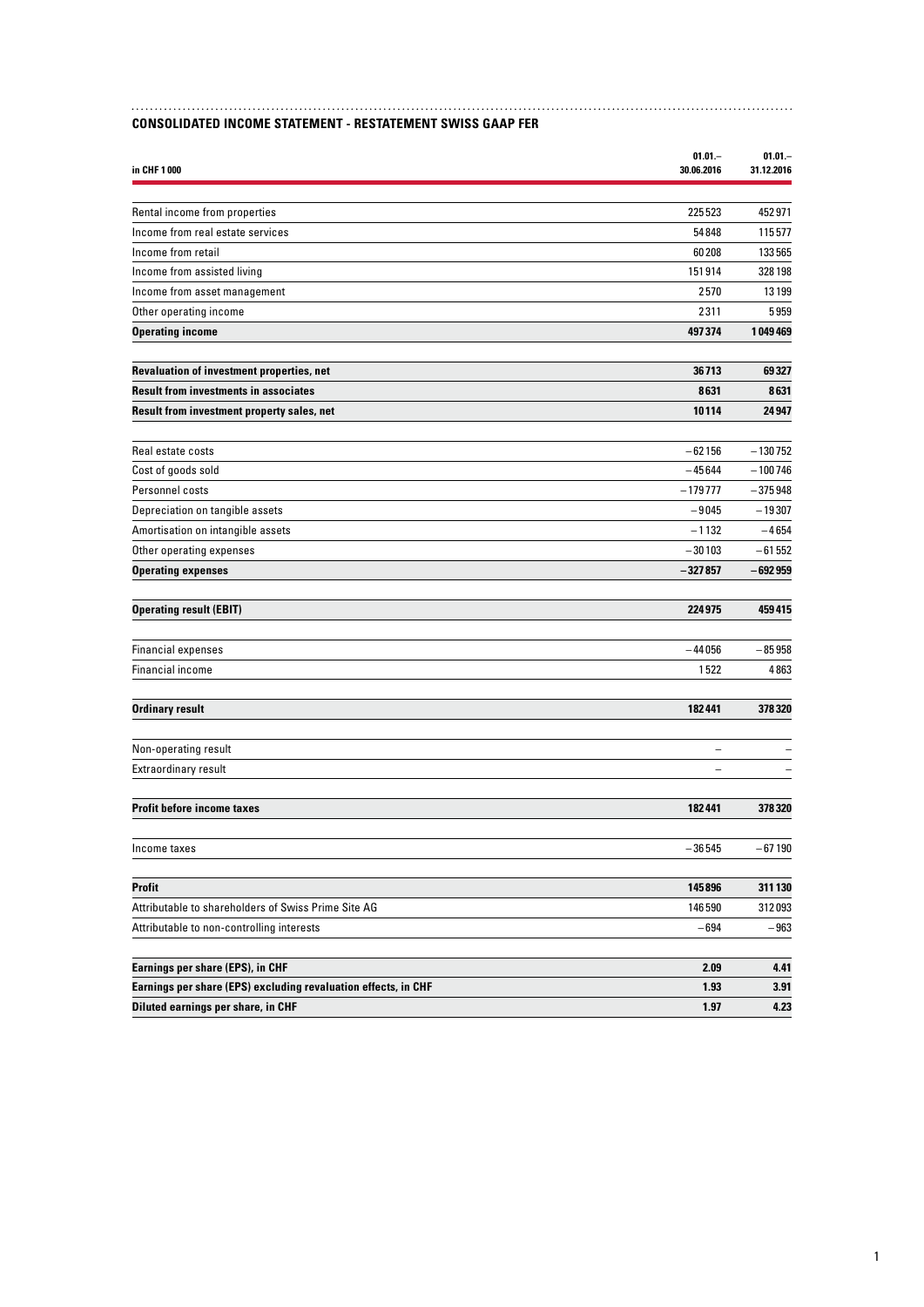#### **CONSOLIDATED BALANCE SHEET - RESTATEMENT SWISS GAAP FER**

| in CHF 1000                                                              | 31.12.2015 | 30.06.2016 | 31.12.2016 |
|--------------------------------------------------------------------------|------------|------------|------------|
| Assets                                                                   |            |            |            |
| Cash                                                                     | 234929     | 160777     | 160326     |
| <b>Securities</b>                                                        | 482        | 496        | 479        |
| Accounts receivable                                                      | 80432      | 88370      | 93946      |
| Other current receivables                                                | 25608      | 22311      | 8261       |
| Inventories                                                              | 25549      | 26448      | 28463      |
| Accrued income and prepaid expenses                                      | 38116      | 35 871     | 35450      |
| Assets held for sale                                                     |            | 122525     | 13000      |
| <b>Total current assets</b>                                              | 405116     | 456798     | 339925     |
|                                                                          |            |            |            |
| Investment properties and undeveloped properties                         | 9339917    | 9499566    | 9771769    |
| Investment properties under construction and development sites           | 346690     | 264345     | 307331     |
| Other tangible assets                                                    | 64590      | 68115      | 62806      |
| Investments in associates                                                | 47494      | 53976      | 53976      |
| Deferred income tax assets                                               | 9268       | 11351      | 11902      |
| Other financial investments                                              | 1261       | 1263       | 2750       |
| Intangible assets                                                        | 8640       | 10119      | 7567       |
| <b>Total non-current assets</b>                                          | 9817860    | 9908735    | 10218101   |
| <b>Total assets</b>                                                      | 10222976   | 10 365 533 | 10 558 026 |
| Liabilities and shareholders' equity                                     |            |            |            |
| <b>Current financial liabilities</b>                                     | 572105     | 700097     | 678136     |
| Accounts payable                                                         | 13307      | 15704      | 15088      |
| Other current liabilities                                                | 160 217    | 133316     | 126975     |
| Accrued expenses and deferred income                                     | 141066     | 96 502     | 120401     |
| <b>Total current liabilities</b>                                         | 886 695    | 945619     | 940600     |
|                                                                          |            |            |            |
| Non-current financial liabilities                                        | 3696359    | 3775511    | 3805509    |
| Deferred tax liabilities                                                 | 1028506    | 1056281    | 1065637    |
| <b>Total non-current liabilities</b>                                     | 4724865    | 4831792    | 4871146    |
| <b>Total liabilities</b>                                                 | 5611560    | 5777411    | 5811746    |
| Share capital                                                            | 1065668    | 1093627    | 1093627    |
| Capital reserves                                                         | 1023787    | 888 165    | 888187     |
| Treasury shares                                                          | $-209$     | $-131$     | $-109$     |
| Retained earnings                                                        | 2521927    | 2606912    | 2 765 295  |
| Shareholders' equity attributable to shareholders of Swiss Prime Site AG | 4611173    | 4588573    | 4 747 000  |
| Non-controlling interests                                                | 243        | $-451$     | $-720$     |
| <b>Total shareholders' equity</b>                                        | 4611416    | 4588122    | 4746280    |
| Total liabilities and shareholders' equity                               | 10 222 976 | 10365533   | 10 558 026 |